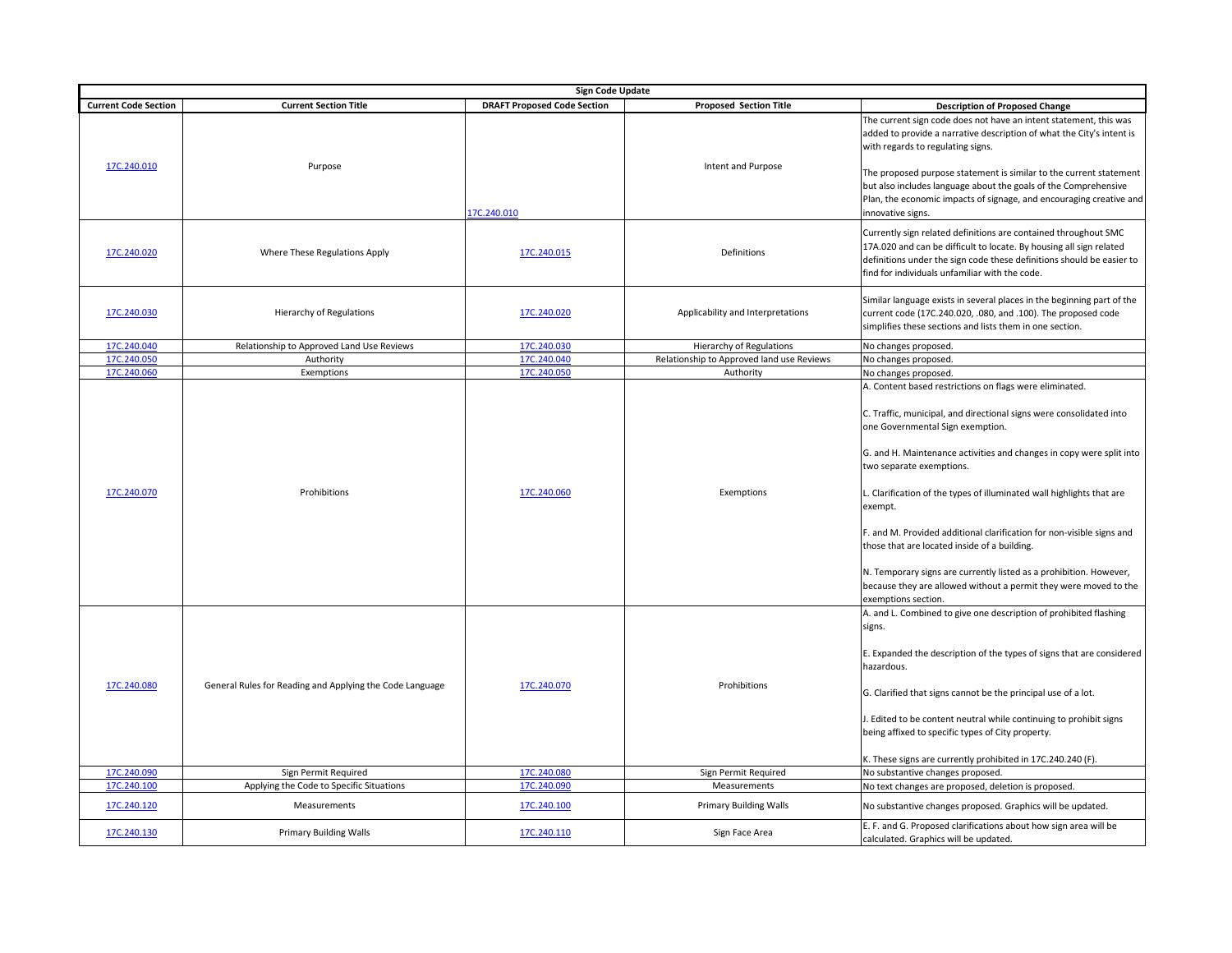| 17C.240.140 | Sign Face Area                                   | 17C.240.120 | Sign Heights and Clearances                      | Existing Sections 17C.240.150 and 160 use the same graphic and<br>describe similar ideas so they were combined.                                                                                                                                                                                                                                                                                                                                                                                                                                        |
|-------------|--------------------------------------------------|-------------|--------------------------------------------------|--------------------------------------------------------------------------------------------------------------------------------------------------------------------------------------------------------------------------------------------------------------------------------------------------------------------------------------------------------------------------------------------------------------------------------------------------------------------------------------------------------------------------------------------------------|
| 17C.240.150 | Height of Signs                                  | 17C.240.130 | Diagonal Corner Signs                            | Graphics will be updated.                                                                                                                                                                                                                                                                                                                                                                                                                                                                                                                              |
| 17C.240.160 | Clearances                                       | 17C.240.140 | Uses, Use Categories, and Structure Types        | No changes proposed.                                                                                                                                                                                                                                                                                                                                                                                                                                                                                                                                   |
| 17C.240.180 | Diagonal Corner Signs                            | 17C.240.150 | Standards in the Residential Zones               | The current code links to the table, in the proposed code it was<br>embedded within the language and the section description is<br>clarified.                                                                                                                                                                                                                                                                                                                                                                                                          |
| 17C.240.190 | Sign Standards Purpose                           | 17C.240.160 | Standards in the Commercial and Industrial Zones | Formatting was corrected to show a distinction between maximum<br>sign area per sign in the DTC, DTG, DTU, DTS, GC, LI & HI zones. The<br>standards in this table did not change.<br>"Pitched Roof" was replaced with the new term "Roof Mounted"<br>and "Rooftop" was removed.<br>Formatting was corrected to show the difference in maximum sign<br>height in the DTS zone.<br>Table 17C.240-3 was reformatted to be simpler and the Bonus<br>Allowance for Outstanding Design reference was removed. The<br>standards in this table did not change. |
| 17C.240.200 | <b>Official Zoning Maps</b>                      | 17C.240.170 | Sign Placement and Location Restrictions         | The current section 17C.240.240 was very long and cumbersome.<br>The proposed 17C.240.170-.240 are the result of the original being<br>rearranged by placement standards and sign type. Vision Clearance<br>Areas was moved from 17C.240.240 (F).                                                                                                                                                                                                                                                                                                      |
| 17C.240.210 | Uses, Use Categories, and Structure Types        | 17C.240.180 | <b>Building Mounted Wall Signs</b>               | This was originally 17C.240.240 (D).                                                                                                                                                                                                                                                                                                                                                                                                                                                                                                                   |
| 17C.240.220 | Standards in the Residential Zones               | 17C.240.190 | Roof-Mounted Signs                               | "Pitched roof" and "rooftop" signs were combined into "roof<br>mounted" signs. Pitched roof signs were originally discussed in<br>17C.240.240(D) and rooftop signs did not have any additional<br>standards other than the permitted zones in Table 17C.240-2.                                                                                                                                                                                                                                                                                         |
| 17C.240.230 | Standards in the Commercial and Industrial Zones | 17C.240.200 | <b>Freestanding Signs</b>                        | Standards for free standing signs are currently listed under<br>17C.240.240.(E). The proposed code makes this a separate section<br>and adds directional signs.<br>Currently, directional signs that contain a logo are considered a<br>freestanding sign and counts against the allowable square footage of<br>signage allowed on a site. A proposed provision has been added to<br>allow up to 25% of the area of a directional sign to contain a logo<br>without counting against the allowable square footage of signage.                          |
| 17C.240.240 | Additional Standards in All Zones                | 17C.240.210 | <b>Temporary Signs</b>                           | The U.S. Supreme Court decision in Reed V. Town of Gilbert (2015)<br>required a rewrite of the temporary sign regulations. These<br>regulations cannot differentiate between temporary signs based on<br>what the sign says. So, rather than political, real estate, special event<br>etc. the proposed language regulates based on what the sign is<br>made out of, what zone it is located in, and how the sign is displayed<br>on the property.                                                                                                     |
| 17C.240.250 | Off-premises Signs                               | 17C.240.220 | Sandwich Board Signs                             | Sandwich board signs are currently addressed in 17C.240.240 (G).<br>The proposed code will have them as their own section, allows them<br>for more than just businesses, and eliminate the requirement that<br>notification be provided to the City in advance.                                                                                                                                                                                                                                                                                        |